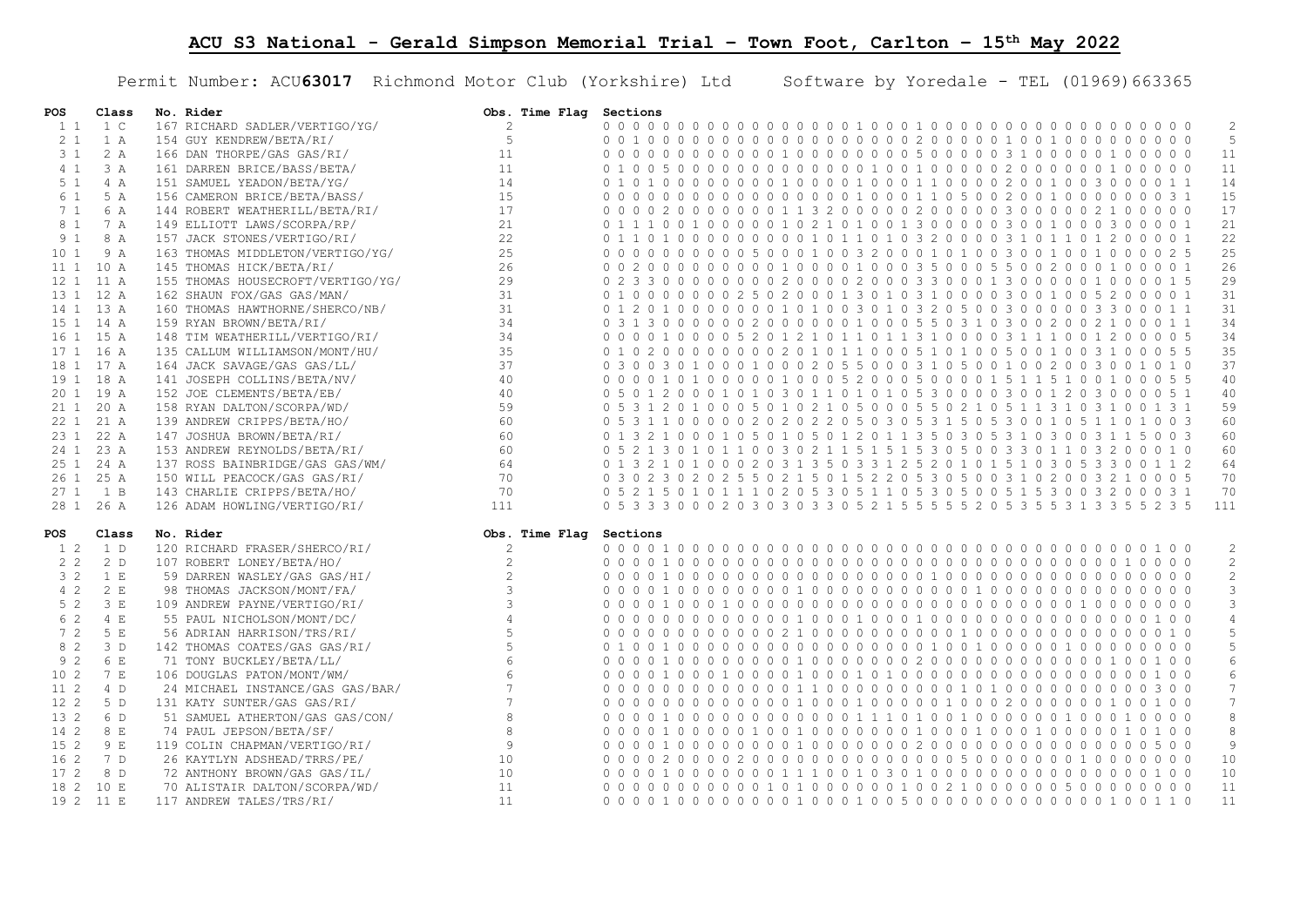| 12<br>202<br>12 E<br>103 PAUL ASTWOOD/GAS GAS/RI/<br>12<br>12<br>13 E<br>5 HUW PRICE/ /BC/<br>0000000001000100010100020001000000010<br>12<br>21 2<br>3 0 1<br>12<br>22 2 14 E<br>125 GLEN OUINN/TRS/RI/<br>12<br>12<br>23 2<br>9 D<br>111 CHRISTOPHER PRIESTMAN/VERTIGO/RI/<br>12<br>011010000<br>$0 1 0 0$<br>13<br>24 2 15 E<br>115 DARREN GILL/VERTIGO/RI/<br>000000000001000100050000000000000000150<br>13<br>0 <sub>0</sub><br>13<br>25 2 10 D<br>01100000010010<br>13<br>9 ALISTAIR DALTON/SCORPA/WD/<br>$\Omega$<br>$\Omega$<br>$\Omega$<br>0001<br>$\overline{1}$<br>$\overline{1}$<br>$0\quad 0\quad 0\quad 0$<br>13<br>26 2 11 D<br>22 BEN RAYNOR/BETA/RI/<br>13<br>27 2 12 D<br>14<br>101000000000005005000000000000000000200<br>14<br>38 WILF SHUTTLEWORTH/GAS GAS/BAR/<br>0 <sub>0</sub><br>28 2 13 D<br>42 JAMES CAMERON/ /RI/<br>14<br>000000000000310120101000<br>14<br>0 <sub>1</sub><br>001000<br>$\Omega$<br>$\Omega$<br>30<br>14<br>29 2 14 D<br>124 DANIEL LAMBERT/VERTIGO/BD/<br>14<br>30 2 16 E<br>14<br>73 MATTHEW HOPKINSON/TRS/HO/<br>0 <sub>0</sub><br>14<br>15<br>114 STUART HALL/BETA/RI/<br>000000000110000500100<br>31 2 17 E<br>0 <sub>0</sub><br>010000<br>$0\quad0\quad0$<br>$0\quad 0\quad 0\quad 0$<br>15<br>15<br>32 2 18 E<br>79 ROBIN LUSCOMBE/BSA/YG/<br>15<br>0 <sub>0</sub><br>33 2 19 E<br>15<br>15<br>93 IAN HAIGH/BETA/RI/<br>0 <sub>0</sub><br>20 E<br>16<br>34 2<br>110 ROBERT STONES/MONT/RI/<br>0 <sub>0</sub><br>16<br>16<br>35 <sub>2</sub><br>21 E<br>16<br>8 RICHARD HARDWICK/MONT/FA/<br>0 <sub>0</sub><br>17<br>36 2<br>22 E<br>57 BEN SMITH/BETA/EB/<br>0 0 0 1 1 0 0 1 0 0 0 0 5 0 0 2 0 0 0 0 1 0 0 0<br>17<br>$1\quad$ 0<br>$\Omega$<br>0 <sub>0</sub><br>$\Omega$<br>0000050<br>23 E<br>17<br>17<br>37 2<br>116 DARREN MITCHELL/BETA EVO/WE/<br>0 <sub>0</sub><br>15 D<br>18<br>000000001000111030311010011000010000110<br>18<br>38 2<br>20 PAUL MARWOOD/SHERCO/BAN/<br>19<br>39 2<br>24 E<br>96 GRAHAM MARFLEET/GAS GAS/NEL/<br>0100100110010310000000000000350<br>19<br>0 <sub>0</sub><br>$0\quad 0\quad 2\quad 0\quad 0\quad 0$<br>$\Omega$<br>19<br>0101100010001000101000000010<br>40 2<br>25 E<br>123 GARY PEARS/SCORPA/RI/<br>19<br>$\begin{array}{ccccccccc}\n0 & 0 & 0 & 0\n\end{array}$<br>26 E<br>19<br>19<br>41 2<br>68 MARK COULSON/BETA/RI/<br>19<br>27 E<br>0000110010010223001000010120000<br>19<br>42 2<br>80 NEIL GAUNT/BETA/RI/<br>0 <sub>0</sub><br>021000<br>$\Omega$<br>19<br>19<br>43 2<br>28 E<br>81 STEVEN ROWLES/BETA/DW/<br>0 1 0 1 1 0 0 0 2 0 0 0 0 1 1 0 0 2 0 1 0 0 2 2 0 0 0 2 0 0 0 1 0 0 0 1 0 0 1 0<br>20<br>1001100000000112000000500110<br>20<br>44 2<br>16 D<br>29 JACK AUSTIN/MONT/ /<br>0010000<br>21<br>29 E<br>0000300050000120000001103000020102000000<br>21<br>45 2<br>90 BEN POWELL/VERTIGO/HI/<br>21<br>21<br>46 2<br>30 E<br>132 DAVID KNAGGS/GAS GAS/HI/<br>22<br>31 E<br>22<br>47 2<br>54 CHRIS LAWS/SCORPA/RP/<br>$0-1$<br>0 2 0 0 1 0 0 0 2 0 0 0 1 2 0 1 0 2 0 0 2<br>$\Omega$<br>$0 \quad 0 \quad 2 \quad 0$<br>$\bigcap$<br>$\cap$<br>$\Omega$<br>$\Omega$<br>$\Omega$<br>0010<br>30<br>-2.<br>25<br>25<br>17 D<br>47 JAMES LANGSTAFF/VERTIGO/RI/<br>48 2<br>$1 \quad 0 \quad 0$<br>25<br>25<br>0 1 1 0 1 0 0 0 1 0 1 1 1 0 0 1 0 5 0 3 0 1 0 3 0 0 0 0 0 0 0 0 0 0 1 3 1 0<br>18 D<br>30 DAVID COULSON/BETA/RI/<br>49 2<br>25<br>19 D<br>25<br>50 2<br>168 SCOTT LAMBERT/VERTIGO/RI/<br>0 <sub>1</sub><br>1100<br>330<br>26<br>20 D<br>26<br>51 2<br>44 PAUL HAYWARD/E MOTION/RI/<br>0 <sub>0</sub><br>$0\quad0\quad0$<br>0 5 0 0 5 0 0 0 2 0 0 0 0 0 0 1 0 0 0 0 5 0 0 0<br>0001<br>0010<br>26<br>21 D<br>52 MARTY HILL/VERTIGO/RP/<br>0 0 2 0 0 0 0 0 0 1 2 1 0 0 1 2 0 3 0 3 0 0 1 0 0 0 1 5 0 0 0 0 3 0 0<br>26<br>52 2<br>0 <sub>0</sub><br>100<br>27<br>27<br>53 2<br>22 D<br>11 SHAUN HAZELWOOD/TRS/YG/<br>00000510000010100211031210000000000<br>350<br>27<br>32 E<br>27<br>54 2<br>102 ANDREW TURNER/VERTIGO/FA/<br>0 <sub>0</sub><br>0 0 1 0 0 0 0<br>0100500130300110002010000010331<br>27<br>27<br>23 D<br>0 2 0 1 0 0 5 1 1 2 1 0 3 0 1 0 0 0 0 0<br>55 2<br>36 JACK STILES/GAS GAS/EB/<br>$\Omega$<br>$\Omega$<br>$0\quad 0\quad 0\quad 0$<br>011<br>$1\quad1\quad0$<br>$\Omega$<br>$\overline{1}$<br>28<br>28<br>56 2<br>33 E<br>78 ANTHONY HOLMES/BETA/YG/<br>0 0 0 0 0 0 0 0 5 0 0 0 1 5 2 0 0 2 0 3 0 0 0 1 0 0 0 1 0 2 0 1 0 0 0 1 0 1 3 0<br>28<br>0 0 1 0 1 0 0 1 0 0 1 1 0 0 0 2 0 2 0 3 3 3 1 0 0 2 0 0 0 0 0 0 0 1 0 3 1 0<br>28<br>57 2<br>24 D<br>48 JAMES HARRISON/SHERCO/RI/<br>$2\quad0$<br>29<br>25 D<br>29<br>58 2<br>43 CHRISTOPHER BARNETT/GAS GAS/RI/<br>0 <sub>0</sub><br>$\circ$<br>0 0 0 0 1 2 0 0 3 0 3 1 1 0 2 0 0 1 1 0 1 0 0 0<br>0 1 0 0 2 3 5<br>$0\quad 0\quad 2\quad 0\quad 0\quad 0$<br>29<br>29<br>34 E<br>86 GLYNN BOUGHTON/TRS/DW/<br>59 2<br>0010000<br>26 D<br>30<br>0 0 1 0 0 0 1 0 2 0 0 1 1 0 1 3 3 0 1 2 0 0 3 1 0 0 0 1 0 0 1 0 0 0 0 3 5 0<br>30<br>60 2<br>14 JONATHAN WILSON/GAS GAS/FA/<br>0 <sub>0</sub><br>32<br>27 D<br>0 0 1 0 0 0 5 0 5 0 0 3 0 0 0 0 0 2 0 2 0 3 1 0 2 5 0 0 0 0 0 0 0 0 0 0<br>32<br>61 2<br>34 SIMONE WALLIS/BETA/RI/<br>0 <sub>0</sub><br>3 0 0<br>32<br>32<br>62 2<br>35 E<br>67 RICHARD FISHER/SCORPA/RI/<br>0 1 3 0 0 2 1 0 1 0 0 1 1 0 0 0 0 0 0 0 5 0 0 0 5 1 0 3 0 0 0 0 0 2 0<br>0 <sub>0</sub><br>32<br>28 D<br>1 2 1 0 1 1 0 0 1 3 0 3 0 0 1 0 0 0<br>32<br>37 LUKE HORA/MONT/NB/<br>5000<br>3 0 0 1 0 0<br>63 2<br>$\Omega$<br>0 <sub>0</sub><br>32<br>29 D<br>32<br>64 2<br>105 LEWIS HARRISON/VERTIGO/RI/<br>0 <sub>0</sub><br>0 0 2 1 0 0 1 0 1 0 1 5 0 0 0 2 0 2 0 2 1 0 0 3 0 0 0 3 0 1 0 0 1 2 0 3 1 0<br>33<br>33<br>30 D<br>0 0 0 0 0 0 3 1 5 0 0 0 2 1 3 3 0 0 0 1 0 0 5 0 0 0 0 2 1 1 0 0 0 0 0 5 0 0<br>65 2<br>4 BEN BURGIN/VERTIGO/BA/<br>0 <sub>0</sub><br>33<br>33<br>66 2<br>36 E<br>3300022000000051000010<br>170 TIM MCPARLAND/BETA EVO/YG/<br>0 <sub>0</sub><br>20<br>1000<br>1 0 3 0<br>50<br>33<br>37 E<br>33<br>67 2<br>88 STEPHEN CORNFORTH/VERTIGO/RI/<br>0 0 1 0 1 0 3 0 0 0 0 1 0 0 0 0 0 5 1 3 0 0 1 0 0 1 0 0 0 0 0 2 0 2 5 5<br>0 <sub>0</sub><br>34<br>34<br>68 2<br>38 E<br>0 0 2 0 1 0 0 0 0 0 1 2 0 0 3 2 2 1 0 3 1 2 3 0 0 2 1 0 0 0 0 0 1 1 0 1 5 0<br>63 BRETTON KING/HONDA/RI/<br>0 <sub>0</sub><br>34<br>31 D<br>21000113130210<br>34<br>69 2<br>45 TOM PEACKOCK/VERTIGO/RI/<br>0 <sub>0</sub><br>1 1 0 1<br>$\Omega$<br>$\Omega$<br>1 2 0 0<br>$\overline{1}$<br>$\overline{1}$<br>20<br>$\Omega$<br>$\overline{1}$<br>$0\quad 0\quad 0\quad 0$<br>350<br>35<br>32 D<br>0 0 3 0 0 0 0 0 0 0 1 5 2 5 0 1 0 0 1 0 5 1 3 0 0 0 0 0 0 0 1 0 0 0 1 0<br>35<br>70 2<br>27 RICHARD RIDLEY/ /RI/<br>0 <sub>0</sub><br>5 1<br>36<br>71 2<br>39 E<br>0 0 1 0 0 0 0 0 1 0 0 1 0 0 1 2 0 3 2 0 3 1 0 3 0 1 0 3 0 1 0 0 0 0 0 3 5 5<br>36<br>108 BRENDAN SUFFELL/BETA/RI/<br>0 <sub>0</sub><br>36<br>0 0 2 0 3 0 0 0 1 1 0 0 0 1 0 0 0 1 0 3 1 2 1 2 1 3 1 3 0 1 0 0 1 2 0 1 0 0 5 0<br>36<br>72 2 40 E<br>104 TONY WILD/BETA/RI/<br>36<br>36<br>73 2 33 D<br>39 LEWIS BRAITHWAITE/BETA/WD/ | <b>POS</b> | Class | No. Rider | Obs. Time Flag Sections |                                                                                 |  |
|-----------------------------------------------------------------------------------------------------------------------------------------------------------------------------------------------------------------------------------------------------------------------------------------------------------------------------------------------------------------------------------------------------------------------------------------------------------------------------------------------------------------------------------------------------------------------------------------------------------------------------------------------------------------------------------------------------------------------------------------------------------------------------------------------------------------------------------------------------------------------------------------------------------------------------------------------------------------------------------------------------------------------------------------------------------------------------------------------------------------------------------------------------------------------------------------------------------------------------------------------------------------------------------------------------------------------------------------------------------------------------------------------------------------------------------------------------------------------------------------------------------------------------------------------------------------------------------------------------------------------------------------------------------------------------------------------------------------------------------------------------------------------------------------------------------------------------------------------------------------------------------------------------------------------------------------------------------------------------------------------------------------------------------------------------------------------------------------------------------------------------------------------------------------------------------------------------------------------------------------------------------------------------------------------------------------------------------------------------------------------------------------------------------------------------------------------------------------------------------------------------------------------------------------------------------------------------------------------------------------------------------------------------------------------------------------------------------------------------------------------------------------------------------------------------------------------------------------------------------------------------------------------------------------------------------------------------------------------------------------------------------------------------------------------------------------------------------------------------------------------------------------------------------------------------------------------------------------------------------------------------------------------------------------------------------------------------------------------------------------------------------------------------------------------------------------------------------------------------------------------------------------------------------------------------------------------------------------------------------------------------------------------------------------------------------------------------------------------------------------------------------------------------------------------------------------------------------------------------------------------------------------------------------------------------------------------------------------------------------------------------------------------------------------------------------------------------------------------------------------------------------------------------------------------------------------------------------------------------------------------------------------------------------------------------------------------------------------------------------------------------------------------------------------------------------------------------------------------------------------------------------------------------------------------------------------------------------------------------------------------------------------------------------------------------------------------------------------------------------------------------------------------------------------------------------------------------------------------------------------------------------------------------------------------------------------------------------------------------------------------------------------------------------------------------------------------------------------------------------------------------------------------------------------------------------------------------------------------------------------------------------------------------------------------------------------------------------------------------------------------------------------------------------------------------------------------------------------------------------------------------------------------------------------------------------------------------------------------------------------------------------------------------------------------------------------------------------------------------------------------------------------------------------------------------------------------------------------------------------------------------------------------------------------------------------------------------------------------------------------------------------------------------------------------------------------------------------------------------------------------------------------------------------------------------------------------------------------------------------------------------------------------------------------------------------------------------------------------------------------------------------------------------------------------------------------------------------------------------------------------------------------------------------------------------------------------------------------------------------------------------------------------------------------------------------------------------------------------------------------------------------------------------------------------------------------------------------------------------------------------------------------------------------------------------------------------------------------------------------------------------------------------------------------|------------|-------|-----------|-------------------------|---------------------------------------------------------------------------------|--|
|                                                                                                                                                                                                                                                                                                                                                                                                                                                                                                                                                                                                                                                                                                                                                                                                                                                                                                                                                                                                                                                                                                                                                                                                                                                                                                                                                                                                                                                                                                                                                                                                                                                                                                                                                                                                                                                                                                                                                                                                                                                                                                                                                                                                                                                                                                                                                                                                                                                                                                                                                                                                                                                                                                                                                                                                                                                                                                                                                                                                                                                                                                                                                                                                                                                                                                                                                                                                                                                                                                                                                                                                                                                                                                                                                                                                                                                                                                                                                                                                                                                                                                                                                                                                                                                                                                                                                                                                                                                                                                                                                                                                                                                                                                                                                                                                                                                                                                                                                                                                                                                                                                                                                                                                                                                                                                                                                                                                                                                                                                                                                                                                                                                                                                                                                                                                                                                                                                                                                                                                                                                                                                                                                                                                                                                                                                                                                                                                                                                                                                                                                                                                                                                                                                                                                                                                                                                                                                                                                                                                                                         |            |       |           |                         |                                                                                 |  |
|                                                                                                                                                                                                                                                                                                                                                                                                                                                                                                                                                                                                                                                                                                                                                                                                                                                                                                                                                                                                                                                                                                                                                                                                                                                                                                                                                                                                                                                                                                                                                                                                                                                                                                                                                                                                                                                                                                                                                                                                                                                                                                                                                                                                                                                                                                                                                                                                                                                                                                                                                                                                                                                                                                                                                                                                                                                                                                                                                                                                                                                                                                                                                                                                                                                                                                                                                                                                                                                                                                                                                                                                                                                                                                                                                                                                                                                                                                                                                                                                                                                                                                                                                                                                                                                                                                                                                                                                                                                                                                                                                                                                                                                                                                                                                                                                                                                                                                                                                                                                                                                                                                                                                                                                                                                                                                                                                                                                                                                                                                                                                                                                                                                                                                                                                                                                                                                                                                                                                                                                                                                                                                                                                                                                                                                                                                                                                                                                                                                                                                                                                                                                                                                                                                                                                                                                                                                                                                                                                                                                                                         |            |       |           |                         |                                                                                 |  |
|                                                                                                                                                                                                                                                                                                                                                                                                                                                                                                                                                                                                                                                                                                                                                                                                                                                                                                                                                                                                                                                                                                                                                                                                                                                                                                                                                                                                                                                                                                                                                                                                                                                                                                                                                                                                                                                                                                                                                                                                                                                                                                                                                                                                                                                                                                                                                                                                                                                                                                                                                                                                                                                                                                                                                                                                                                                                                                                                                                                                                                                                                                                                                                                                                                                                                                                                                                                                                                                                                                                                                                                                                                                                                                                                                                                                                                                                                                                                                                                                                                                                                                                                                                                                                                                                                                                                                                                                                                                                                                                                                                                                                                                                                                                                                                                                                                                                                                                                                                                                                                                                                                                                                                                                                                                                                                                                                                                                                                                                                                                                                                                                                                                                                                                                                                                                                                                                                                                                                                                                                                                                                                                                                                                                                                                                                                                                                                                                                                                                                                                                                                                                                                                                                                                                                                                                                                                                                                                                                                                                                                         |            |       |           |                         |                                                                                 |  |
|                                                                                                                                                                                                                                                                                                                                                                                                                                                                                                                                                                                                                                                                                                                                                                                                                                                                                                                                                                                                                                                                                                                                                                                                                                                                                                                                                                                                                                                                                                                                                                                                                                                                                                                                                                                                                                                                                                                                                                                                                                                                                                                                                                                                                                                                                                                                                                                                                                                                                                                                                                                                                                                                                                                                                                                                                                                                                                                                                                                                                                                                                                                                                                                                                                                                                                                                                                                                                                                                                                                                                                                                                                                                                                                                                                                                                                                                                                                                                                                                                                                                                                                                                                                                                                                                                                                                                                                                                                                                                                                                                                                                                                                                                                                                                                                                                                                                                                                                                                                                                                                                                                                                                                                                                                                                                                                                                                                                                                                                                                                                                                                                                                                                                                                                                                                                                                                                                                                                                                                                                                                                                                                                                                                                                                                                                                                                                                                                                                                                                                                                                                                                                                                                                                                                                                                                                                                                                                                                                                                                                                         |            |       |           |                         |                                                                                 |  |
|                                                                                                                                                                                                                                                                                                                                                                                                                                                                                                                                                                                                                                                                                                                                                                                                                                                                                                                                                                                                                                                                                                                                                                                                                                                                                                                                                                                                                                                                                                                                                                                                                                                                                                                                                                                                                                                                                                                                                                                                                                                                                                                                                                                                                                                                                                                                                                                                                                                                                                                                                                                                                                                                                                                                                                                                                                                                                                                                                                                                                                                                                                                                                                                                                                                                                                                                                                                                                                                                                                                                                                                                                                                                                                                                                                                                                                                                                                                                                                                                                                                                                                                                                                                                                                                                                                                                                                                                                                                                                                                                                                                                                                                                                                                                                                                                                                                                                                                                                                                                                                                                                                                                                                                                                                                                                                                                                                                                                                                                                                                                                                                                                                                                                                                                                                                                                                                                                                                                                                                                                                                                                                                                                                                                                                                                                                                                                                                                                                                                                                                                                                                                                                                                                                                                                                                                                                                                                                                                                                                                                                         |            |       |           |                         |                                                                                 |  |
|                                                                                                                                                                                                                                                                                                                                                                                                                                                                                                                                                                                                                                                                                                                                                                                                                                                                                                                                                                                                                                                                                                                                                                                                                                                                                                                                                                                                                                                                                                                                                                                                                                                                                                                                                                                                                                                                                                                                                                                                                                                                                                                                                                                                                                                                                                                                                                                                                                                                                                                                                                                                                                                                                                                                                                                                                                                                                                                                                                                                                                                                                                                                                                                                                                                                                                                                                                                                                                                                                                                                                                                                                                                                                                                                                                                                                                                                                                                                                                                                                                                                                                                                                                                                                                                                                                                                                                                                                                                                                                                                                                                                                                                                                                                                                                                                                                                                                                                                                                                                                                                                                                                                                                                                                                                                                                                                                                                                                                                                                                                                                                                                                                                                                                                                                                                                                                                                                                                                                                                                                                                                                                                                                                                                                                                                                                                                                                                                                                                                                                                                                                                                                                                                                                                                                                                                                                                                                                                                                                                                                                         |            |       |           |                         |                                                                                 |  |
|                                                                                                                                                                                                                                                                                                                                                                                                                                                                                                                                                                                                                                                                                                                                                                                                                                                                                                                                                                                                                                                                                                                                                                                                                                                                                                                                                                                                                                                                                                                                                                                                                                                                                                                                                                                                                                                                                                                                                                                                                                                                                                                                                                                                                                                                                                                                                                                                                                                                                                                                                                                                                                                                                                                                                                                                                                                                                                                                                                                                                                                                                                                                                                                                                                                                                                                                                                                                                                                                                                                                                                                                                                                                                                                                                                                                                                                                                                                                                                                                                                                                                                                                                                                                                                                                                                                                                                                                                                                                                                                                                                                                                                                                                                                                                                                                                                                                                                                                                                                                                                                                                                                                                                                                                                                                                                                                                                                                                                                                                                                                                                                                                                                                                                                                                                                                                                                                                                                                                                                                                                                                                                                                                                                                                                                                                                                                                                                                                                                                                                                                                                                                                                                                                                                                                                                                                                                                                                                                                                                                                                         |            |       |           |                         |                                                                                 |  |
|                                                                                                                                                                                                                                                                                                                                                                                                                                                                                                                                                                                                                                                                                                                                                                                                                                                                                                                                                                                                                                                                                                                                                                                                                                                                                                                                                                                                                                                                                                                                                                                                                                                                                                                                                                                                                                                                                                                                                                                                                                                                                                                                                                                                                                                                                                                                                                                                                                                                                                                                                                                                                                                                                                                                                                                                                                                                                                                                                                                                                                                                                                                                                                                                                                                                                                                                                                                                                                                                                                                                                                                                                                                                                                                                                                                                                                                                                                                                                                                                                                                                                                                                                                                                                                                                                                                                                                                                                                                                                                                                                                                                                                                                                                                                                                                                                                                                                                                                                                                                                                                                                                                                                                                                                                                                                                                                                                                                                                                                                                                                                                                                                                                                                                                                                                                                                                                                                                                                                                                                                                                                                                                                                                                                                                                                                                                                                                                                                                                                                                                                                                                                                                                                                                                                                                                                                                                                                                                                                                                                                                         |            |       |           |                         |                                                                                 |  |
|                                                                                                                                                                                                                                                                                                                                                                                                                                                                                                                                                                                                                                                                                                                                                                                                                                                                                                                                                                                                                                                                                                                                                                                                                                                                                                                                                                                                                                                                                                                                                                                                                                                                                                                                                                                                                                                                                                                                                                                                                                                                                                                                                                                                                                                                                                                                                                                                                                                                                                                                                                                                                                                                                                                                                                                                                                                                                                                                                                                                                                                                                                                                                                                                                                                                                                                                                                                                                                                                                                                                                                                                                                                                                                                                                                                                                                                                                                                                                                                                                                                                                                                                                                                                                                                                                                                                                                                                                                                                                                                                                                                                                                                                                                                                                                                                                                                                                                                                                                                                                                                                                                                                                                                                                                                                                                                                                                                                                                                                                                                                                                                                                                                                                                                                                                                                                                                                                                                                                                                                                                                                                                                                                                                                                                                                                                                                                                                                                                                                                                                                                                                                                                                                                                                                                                                                                                                                                                                                                                                                                                         |            |       |           |                         |                                                                                 |  |
|                                                                                                                                                                                                                                                                                                                                                                                                                                                                                                                                                                                                                                                                                                                                                                                                                                                                                                                                                                                                                                                                                                                                                                                                                                                                                                                                                                                                                                                                                                                                                                                                                                                                                                                                                                                                                                                                                                                                                                                                                                                                                                                                                                                                                                                                                                                                                                                                                                                                                                                                                                                                                                                                                                                                                                                                                                                                                                                                                                                                                                                                                                                                                                                                                                                                                                                                                                                                                                                                                                                                                                                                                                                                                                                                                                                                                                                                                                                                                                                                                                                                                                                                                                                                                                                                                                                                                                                                                                                                                                                                                                                                                                                                                                                                                                                                                                                                                                                                                                                                                                                                                                                                                                                                                                                                                                                                                                                                                                                                                                                                                                                                                                                                                                                                                                                                                                                                                                                                                                                                                                                                                                                                                                                                                                                                                                                                                                                                                                                                                                                                                                                                                                                                                                                                                                                                                                                                                                                                                                                                                                         |            |       |           |                         |                                                                                 |  |
|                                                                                                                                                                                                                                                                                                                                                                                                                                                                                                                                                                                                                                                                                                                                                                                                                                                                                                                                                                                                                                                                                                                                                                                                                                                                                                                                                                                                                                                                                                                                                                                                                                                                                                                                                                                                                                                                                                                                                                                                                                                                                                                                                                                                                                                                                                                                                                                                                                                                                                                                                                                                                                                                                                                                                                                                                                                                                                                                                                                                                                                                                                                                                                                                                                                                                                                                                                                                                                                                                                                                                                                                                                                                                                                                                                                                                                                                                                                                                                                                                                                                                                                                                                                                                                                                                                                                                                                                                                                                                                                                                                                                                                                                                                                                                                                                                                                                                                                                                                                                                                                                                                                                                                                                                                                                                                                                                                                                                                                                                                                                                                                                                                                                                                                                                                                                                                                                                                                                                                                                                                                                                                                                                                                                                                                                                                                                                                                                                                                                                                                                                                                                                                                                                                                                                                                                                                                                                                                                                                                                                                         |            |       |           |                         |                                                                                 |  |
|                                                                                                                                                                                                                                                                                                                                                                                                                                                                                                                                                                                                                                                                                                                                                                                                                                                                                                                                                                                                                                                                                                                                                                                                                                                                                                                                                                                                                                                                                                                                                                                                                                                                                                                                                                                                                                                                                                                                                                                                                                                                                                                                                                                                                                                                                                                                                                                                                                                                                                                                                                                                                                                                                                                                                                                                                                                                                                                                                                                                                                                                                                                                                                                                                                                                                                                                                                                                                                                                                                                                                                                                                                                                                                                                                                                                                                                                                                                                                                                                                                                                                                                                                                                                                                                                                                                                                                                                                                                                                                                                                                                                                                                                                                                                                                                                                                                                                                                                                                                                                                                                                                                                                                                                                                                                                                                                                                                                                                                                                                                                                                                                                                                                                                                                                                                                                                                                                                                                                                                                                                                                                                                                                                                                                                                                                                                                                                                                                                                                                                                                                                                                                                                                                                                                                                                                                                                                                                                                                                                                                                         |            |       |           |                         |                                                                                 |  |
|                                                                                                                                                                                                                                                                                                                                                                                                                                                                                                                                                                                                                                                                                                                                                                                                                                                                                                                                                                                                                                                                                                                                                                                                                                                                                                                                                                                                                                                                                                                                                                                                                                                                                                                                                                                                                                                                                                                                                                                                                                                                                                                                                                                                                                                                                                                                                                                                                                                                                                                                                                                                                                                                                                                                                                                                                                                                                                                                                                                                                                                                                                                                                                                                                                                                                                                                                                                                                                                                                                                                                                                                                                                                                                                                                                                                                                                                                                                                                                                                                                                                                                                                                                                                                                                                                                                                                                                                                                                                                                                                                                                                                                                                                                                                                                                                                                                                                                                                                                                                                                                                                                                                                                                                                                                                                                                                                                                                                                                                                                                                                                                                                                                                                                                                                                                                                                                                                                                                                                                                                                                                                                                                                                                                                                                                                                                                                                                                                                                                                                                                                                                                                                                                                                                                                                                                                                                                                                                                                                                                                                         |            |       |           |                         |                                                                                 |  |
|                                                                                                                                                                                                                                                                                                                                                                                                                                                                                                                                                                                                                                                                                                                                                                                                                                                                                                                                                                                                                                                                                                                                                                                                                                                                                                                                                                                                                                                                                                                                                                                                                                                                                                                                                                                                                                                                                                                                                                                                                                                                                                                                                                                                                                                                                                                                                                                                                                                                                                                                                                                                                                                                                                                                                                                                                                                                                                                                                                                                                                                                                                                                                                                                                                                                                                                                                                                                                                                                                                                                                                                                                                                                                                                                                                                                                                                                                                                                                                                                                                                                                                                                                                                                                                                                                                                                                                                                                                                                                                                                                                                                                                                                                                                                                                                                                                                                                                                                                                                                                                                                                                                                                                                                                                                                                                                                                                                                                                                                                                                                                                                                                                                                                                                                                                                                                                                                                                                                                                                                                                                                                                                                                                                                                                                                                                                                                                                                                                                                                                                                                                                                                                                                                                                                                                                                                                                                                                                                                                                                                                         |            |       |           |                         |                                                                                 |  |
|                                                                                                                                                                                                                                                                                                                                                                                                                                                                                                                                                                                                                                                                                                                                                                                                                                                                                                                                                                                                                                                                                                                                                                                                                                                                                                                                                                                                                                                                                                                                                                                                                                                                                                                                                                                                                                                                                                                                                                                                                                                                                                                                                                                                                                                                                                                                                                                                                                                                                                                                                                                                                                                                                                                                                                                                                                                                                                                                                                                                                                                                                                                                                                                                                                                                                                                                                                                                                                                                                                                                                                                                                                                                                                                                                                                                                                                                                                                                                                                                                                                                                                                                                                                                                                                                                                                                                                                                                                                                                                                                                                                                                                                                                                                                                                                                                                                                                                                                                                                                                                                                                                                                                                                                                                                                                                                                                                                                                                                                                                                                                                                                                                                                                                                                                                                                                                                                                                                                                                                                                                                                                                                                                                                                                                                                                                                                                                                                                                                                                                                                                                                                                                                                                                                                                                                                                                                                                                                                                                                                                                         |            |       |           |                         |                                                                                 |  |
|                                                                                                                                                                                                                                                                                                                                                                                                                                                                                                                                                                                                                                                                                                                                                                                                                                                                                                                                                                                                                                                                                                                                                                                                                                                                                                                                                                                                                                                                                                                                                                                                                                                                                                                                                                                                                                                                                                                                                                                                                                                                                                                                                                                                                                                                                                                                                                                                                                                                                                                                                                                                                                                                                                                                                                                                                                                                                                                                                                                                                                                                                                                                                                                                                                                                                                                                                                                                                                                                                                                                                                                                                                                                                                                                                                                                                                                                                                                                                                                                                                                                                                                                                                                                                                                                                                                                                                                                                                                                                                                                                                                                                                                                                                                                                                                                                                                                                                                                                                                                                                                                                                                                                                                                                                                                                                                                                                                                                                                                                                                                                                                                                                                                                                                                                                                                                                                                                                                                                                                                                                                                                                                                                                                                                                                                                                                                                                                                                                                                                                                                                                                                                                                                                                                                                                                                                                                                                                                                                                                                                                         |            |       |           |                         |                                                                                 |  |
|                                                                                                                                                                                                                                                                                                                                                                                                                                                                                                                                                                                                                                                                                                                                                                                                                                                                                                                                                                                                                                                                                                                                                                                                                                                                                                                                                                                                                                                                                                                                                                                                                                                                                                                                                                                                                                                                                                                                                                                                                                                                                                                                                                                                                                                                                                                                                                                                                                                                                                                                                                                                                                                                                                                                                                                                                                                                                                                                                                                                                                                                                                                                                                                                                                                                                                                                                                                                                                                                                                                                                                                                                                                                                                                                                                                                                                                                                                                                                                                                                                                                                                                                                                                                                                                                                                                                                                                                                                                                                                                                                                                                                                                                                                                                                                                                                                                                                                                                                                                                                                                                                                                                                                                                                                                                                                                                                                                                                                                                                                                                                                                                                                                                                                                                                                                                                                                                                                                                                                                                                                                                                                                                                                                                                                                                                                                                                                                                                                                                                                                                                                                                                                                                                                                                                                                                                                                                                                                                                                                                                                         |            |       |           |                         |                                                                                 |  |
|                                                                                                                                                                                                                                                                                                                                                                                                                                                                                                                                                                                                                                                                                                                                                                                                                                                                                                                                                                                                                                                                                                                                                                                                                                                                                                                                                                                                                                                                                                                                                                                                                                                                                                                                                                                                                                                                                                                                                                                                                                                                                                                                                                                                                                                                                                                                                                                                                                                                                                                                                                                                                                                                                                                                                                                                                                                                                                                                                                                                                                                                                                                                                                                                                                                                                                                                                                                                                                                                                                                                                                                                                                                                                                                                                                                                                                                                                                                                                                                                                                                                                                                                                                                                                                                                                                                                                                                                                                                                                                                                                                                                                                                                                                                                                                                                                                                                                                                                                                                                                                                                                                                                                                                                                                                                                                                                                                                                                                                                                                                                                                                                                                                                                                                                                                                                                                                                                                                                                                                                                                                                                                                                                                                                                                                                                                                                                                                                                                                                                                                                                                                                                                                                                                                                                                                                                                                                                                                                                                                                                                         |            |       |           |                         |                                                                                 |  |
|                                                                                                                                                                                                                                                                                                                                                                                                                                                                                                                                                                                                                                                                                                                                                                                                                                                                                                                                                                                                                                                                                                                                                                                                                                                                                                                                                                                                                                                                                                                                                                                                                                                                                                                                                                                                                                                                                                                                                                                                                                                                                                                                                                                                                                                                                                                                                                                                                                                                                                                                                                                                                                                                                                                                                                                                                                                                                                                                                                                                                                                                                                                                                                                                                                                                                                                                                                                                                                                                                                                                                                                                                                                                                                                                                                                                                                                                                                                                                                                                                                                                                                                                                                                                                                                                                                                                                                                                                                                                                                                                                                                                                                                                                                                                                                                                                                                                                                                                                                                                                                                                                                                                                                                                                                                                                                                                                                                                                                                                                                                                                                                                                                                                                                                                                                                                                                                                                                                                                                                                                                                                                                                                                                                                                                                                                                                                                                                                                                                                                                                                                                                                                                                                                                                                                                                                                                                                                                                                                                                                                                         |            |       |           |                         |                                                                                 |  |
|                                                                                                                                                                                                                                                                                                                                                                                                                                                                                                                                                                                                                                                                                                                                                                                                                                                                                                                                                                                                                                                                                                                                                                                                                                                                                                                                                                                                                                                                                                                                                                                                                                                                                                                                                                                                                                                                                                                                                                                                                                                                                                                                                                                                                                                                                                                                                                                                                                                                                                                                                                                                                                                                                                                                                                                                                                                                                                                                                                                                                                                                                                                                                                                                                                                                                                                                                                                                                                                                                                                                                                                                                                                                                                                                                                                                                                                                                                                                                                                                                                                                                                                                                                                                                                                                                                                                                                                                                                                                                                                                                                                                                                                                                                                                                                                                                                                                                                                                                                                                                                                                                                                                                                                                                                                                                                                                                                                                                                                                                                                                                                                                                                                                                                                                                                                                                                                                                                                                                                                                                                                                                                                                                                                                                                                                                                                                                                                                                                                                                                                                                                                                                                                                                                                                                                                                                                                                                                                                                                                                                                         |            |       |           |                         |                                                                                 |  |
|                                                                                                                                                                                                                                                                                                                                                                                                                                                                                                                                                                                                                                                                                                                                                                                                                                                                                                                                                                                                                                                                                                                                                                                                                                                                                                                                                                                                                                                                                                                                                                                                                                                                                                                                                                                                                                                                                                                                                                                                                                                                                                                                                                                                                                                                                                                                                                                                                                                                                                                                                                                                                                                                                                                                                                                                                                                                                                                                                                                                                                                                                                                                                                                                                                                                                                                                                                                                                                                                                                                                                                                                                                                                                                                                                                                                                                                                                                                                                                                                                                                                                                                                                                                                                                                                                                                                                                                                                                                                                                                                                                                                                                                                                                                                                                                                                                                                                                                                                                                                                                                                                                                                                                                                                                                                                                                                                                                                                                                                                                                                                                                                                                                                                                                                                                                                                                                                                                                                                                                                                                                                                                                                                                                                                                                                                                                                                                                                                                                                                                                                                                                                                                                                                                                                                                                                                                                                                                                                                                                                                                         |            |       |           |                         |                                                                                 |  |
|                                                                                                                                                                                                                                                                                                                                                                                                                                                                                                                                                                                                                                                                                                                                                                                                                                                                                                                                                                                                                                                                                                                                                                                                                                                                                                                                                                                                                                                                                                                                                                                                                                                                                                                                                                                                                                                                                                                                                                                                                                                                                                                                                                                                                                                                                                                                                                                                                                                                                                                                                                                                                                                                                                                                                                                                                                                                                                                                                                                                                                                                                                                                                                                                                                                                                                                                                                                                                                                                                                                                                                                                                                                                                                                                                                                                                                                                                                                                                                                                                                                                                                                                                                                                                                                                                                                                                                                                                                                                                                                                                                                                                                                                                                                                                                                                                                                                                                                                                                                                                                                                                                                                                                                                                                                                                                                                                                                                                                                                                                                                                                                                                                                                                                                                                                                                                                                                                                                                                                                                                                                                                                                                                                                                                                                                                                                                                                                                                                                                                                                                                                                                                                                                                                                                                                                                                                                                                                                                                                                                                                         |            |       |           |                         |                                                                                 |  |
|                                                                                                                                                                                                                                                                                                                                                                                                                                                                                                                                                                                                                                                                                                                                                                                                                                                                                                                                                                                                                                                                                                                                                                                                                                                                                                                                                                                                                                                                                                                                                                                                                                                                                                                                                                                                                                                                                                                                                                                                                                                                                                                                                                                                                                                                                                                                                                                                                                                                                                                                                                                                                                                                                                                                                                                                                                                                                                                                                                                                                                                                                                                                                                                                                                                                                                                                                                                                                                                                                                                                                                                                                                                                                                                                                                                                                                                                                                                                                                                                                                                                                                                                                                                                                                                                                                                                                                                                                                                                                                                                                                                                                                                                                                                                                                                                                                                                                                                                                                                                                                                                                                                                                                                                                                                                                                                                                                                                                                                                                                                                                                                                                                                                                                                                                                                                                                                                                                                                                                                                                                                                                                                                                                                                                                                                                                                                                                                                                                                                                                                                                                                                                                                                                                                                                                                                                                                                                                                                                                                                                                         |            |       |           |                         |                                                                                 |  |
|                                                                                                                                                                                                                                                                                                                                                                                                                                                                                                                                                                                                                                                                                                                                                                                                                                                                                                                                                                                                                                                                                                                                                                                                                                                                                                                                                                                                                                                                                                                                                                                                                                                                                                                                                                                                                                                                                                                                                                                                                                                                                                                                                                                                                                                                                                                                                                                                                                                                                                                                                                                                                                                                                                                                                                                                                                                                                                                                                                                                                                                                                                                                                                                                                                                                                                                                                                                                                                                                                                                                                                                                                                                                                                                                                                                                                                                                                                                                                                                                                                                                                                                                                                                                                                                                                                                                                                                                                                                                                                                                                                                                                                                                                                                                                                                                                                                                                                                                                                                                                                                                                                                                                                                                                                                                                                                                                                                                                                                                                                                                                                                                                                                                                                                                                                                                                                                                                                                                                                                                                                                                                                                                                                                                                                                                                                                                                                                                                                                                                                                                                                                                                                                                                                                                                                                                                                                                                                                                                                                                                                         |            |       |           |                         |                                                                                 |  |
|                                                                                                                                                                                                                                                                                                                                                                                                                                                                                                                                                                                                                                                                                                                                                                                                                                                                                                                                                                                                                                                                                                                                                                                                                                                                                                                                                                                                                                                                                                                                                                                                                                                                                                                                                                                                                                                                                                                                                                                                                                                                                                                                                                                                                                                                                                                                                                                                                                                                                                                                                                                                                                                                                                                                                                                                                                                                                                                                                                                                                                                                                                                                                                                                                                                                                                                                                                                                                                                                                                                                                                                                                                                                                                                                                                                                                                                                                                                                                                                                                                                                                                                                                                                                                                                                                                                                                                                                                                                                                                                                                                                                                                                                                                                                                                                                                                                                                                                                                                                                                                                                                                                                                                                                                                                                                                                                                                                                                                                                                                                                                                                                                                                                                                                                                                                                                                                                                                                                                                                                                                                                                                                                                                                                                                                                                                                                                                                                                                                                                                                                                                                                                                                                                                                                                                                                                                                                                                                                                                                                                                         |            |       |           |                         |                                                                                 |  |
|                                                                                                                                                                                                                                                                                                                                                                                                                                                                                                                                                                                                                                                                                                                                                                                                                                                                                                                                                                                                                                                                                                                                                                                                                                                                                                                                                                                                                                                                                                                                                                                                                                                                                                                                                                                                                                                                                                                                                                                                                                                                                                                                                                                                                                                                                                                                                                                                                                                                                                                                                                                                                                                                                                                                                                                                                                                                                                                                                                                                                                                                                                                                                                                                                                                                                                                                                                                                                                                                                                                                                                                                                                                                                                                                                                                                                                                                                                                                                                                                                                                                                                                                                                                                                                                                                                                                                                                                                                                                                                                                                                                                                                                                                                                                                                                                                                                                                                                                                                                                                                                                                                                                                                                                                                                                                                                                                                                                                                                                                                                                                                                                                                                                                                                                                                                                                                                                                                                                                                                                                                                                                                                                                                                                                                                                                                                                                                                                                                                                                                                                                                                                                                                                                                                                                                                                                                                                                                                                                                                                                                         |            |       |           |                         |                                                                                 |  |
|                                                                                                                                                                                                                                                                                                                                                                                                                                                                                                                                                                                                                                                                                                                                                                                                                                                                                                                                                                                                                                                                                                                                                                                                                                                                                                                                                                                                                                                                                                                                                                                                                                                                                                                                                                                                                                                                                                                                                                                                                                                                                                                                                                                                                                                                                                                                                                                                                                                                                                                                                                                                                                                                                                                                                                                                                                                                                                                                                                                                                                                                                                                                                                                                                                                                                                                                                                                                                                                                                                                                                                                                                                                                                                                                                                                                                                                                                                                                                                                                                                                                                                                                                                                                                                                                                                                                                                                                                                                                                                                                                                                                                                                                                                                                                                                                                                                                                                                                                                                                                                                                                                                                                                                                                                                                                                                                                                                                                                                                                                                                                                                                                                                                                                                                                                                                                                                                                                                                                                                                                                                                                                                                                                                                                                                                                                                                                                                                                                                                                                                                                                                                                                                                                                                                                                                                                                                                                                                                                                                                                                         |            |       |           |                         |                                                                                 |  |
|                                                                                                                                                                                                                                                                                                                                                                                                                                                                                                                                                                                                                                                                                                                                                                                                                                                                                                                                                                                                                                                                                                                                                                                                                                                                                                                                                                                                                                                                                                                                                                                                                                                                                                                                                                                                                                                                                                                                                                                                                                                                                                                                                                                                                                                                                                                                                                                                                                                                                                                                                                                                                                                                                                                                                                                                                                                                                                                                                                                                                                                                                                                                                                                                                                                                                                                                                                                                                                                                                                                                                                                                                                                                                                                                                                                                                                                                                                                                                                                                                                                                                                                                                                                                                                                                                                                                                                                                                                                                                                                                                                                                                                                                                                                                                                                                                                                                                                                                                                                                                                                                                                                                                                                                                                                                                                                                                                                                                                                                                                                                                                                                                                                                                                                                                                                                                                                                                                                                                                                                                                                                                                                                                                                                                                                                                                                                                                                                                                                                                                                                                                                                                                                                                                                                                                                                                                                                                                                                                                                                                                         |            |       |           |                         |                                                                                 |  |
|                                                                                                                                                                                                                                                                                                                                                                                                                                                                                                                                                                                                                                                                                                                                                                                                                                                                                                                                                                                                                                                                                                                                                                                                                                                                                                                                                                                                                                                                                                                                                                                                                                                                                                                                                                                                                                                                                                                                                                                                                                                                                                                                                                                                                                                                                                                                                                                                                                                                                                                                                                                                                                                                                                                                                                                                                                                                                                                                                                                                                                                                                                                                                                                                                                                                                                                                                                                                                                                                                                                                                                                                                                                                                                                                                                                                                                                                                                                                                                                                                                                                                                                                                                                                                                                                                                                                                                                                                                                                                                                                                                                                                                                                                                                                                                                                                                                                                                                                                                                                                                                                                                                                                                                                                                                                                                                                                                                                                                                                                                                                                                                                                                                                                                                                                                                                                                                                                                                                                                                                                                                                                                                                                                                                                                                                                                                                                                                                                                                                                                                                                                                                                                                                                                                                                                                                                                                                                                                                                                                                                                         |            |       |           |                         |                                                                                 |  |
|                                                                                                                                                                                                                                                                                                                                                                                                                                                                                                                                                                                                                                                                                                                                                                                                                                                                                                                                                                                                                                                                                                                                                                                                                                                                                                                                                                                                                                                                                                                                                                                                                                                                                                                                                                                                                                                                                                                                                                                                                                                                                                                                                                                                                                                                                                                                                                                                                                                                                                                                                                                                                                                                                                                                                                                                                                                                                                                                                                                                                                                                                                                                                                                                                                                                                                                                                                                                                                                                                                                                                                                                                                                                                                                                                                                                                                                                                                                                                                                                                                                                                                                                                                                                                                                                                                                                                                                                                                                                                                                                                                                                                                                                                                                                                                                                                                                                                                                                                                                                                                                                                                                                                                                                                                                                                                                                                                                                                                                                                                                                                                                                                                                                                                                                                                                                                                                                                                                                                                                                                                                                                                                                                                                                                                                                                                                                                                                                                                                                                                                                                                                                                                                                                                                                                                                                                                                                                                                                                                                                                                         |            |       |           |                         |                                                                                 |  |
|                                                                                                                                                                                                                                                                                                                                                                                                                                                                                                                                                                                                                                                                                                                                                                                                                                                                                                                                                                                                                                                                                                                                                                                                                                                                                                                                                                                                                                                                                                                                                                                                                                                                                                                                                                                                                                                                                                                                                                                                                                                                                                                                                                                                                                                                                                                                                                                                                                                                                                                                                                                                                                                                                                                                                                                                                                                                                                                                                                                                                                                                                                                                                                                                                                                                                                                                                                                                                                                                                                                                                                                                                                                                                                                                                                                                                                                                                                                                                                                                                                                                                                                                                                                                                                                                                                                                                                                                                                                                                                                                                                                                                                                                                                                                                                                                                                                                                                                                                                                                                                                                                                                                                                                                                                                                                                                                                                                                                                                                                                                                                                                                                                                                                                                                                                                                                                                                                                                                                                                                                                                                                                                                                                                                                                                                                                                                                                                                                                                                                                                                                                                                                                                                                                                                                                                                                                                                                                                                                                                                                                         |            |       |           |                         |                                                                                 |  |
|                                                                                                                                                                                                                                                                                                                                                                                                                                                                                                                                                                                                                                                                                                                                                                                                                                                                                                                                                                                                                                                                                                                                                                                                                                                                                                                                                                                                                                                                                                                                                                                                                                                                                                                                                                                                                                                                                                                                                                                                                                                                                                                                                                                                                                                                                                                                                                                                                                                                                                                                                                                                                                                                                                                                                                                                                                                                                                                                                                                                                                                                                                                                                                                                                                                                                                                                                                                                                                                                                                                                                                                                                                                                                                                                                                                                                                                                                                                                                                                                                                                                                                                                                                                                                                                                                                                                                                                                                                                                                                                                                                                                                                                                                                                                                                                                                                                                                                                                                                                                                                                                                                                                                                                                                                                                                                                                                                                                                                                                                                                                                                                                                                                                                                                                                                                                                                                                                                                                                                                                                                                                                                                                                                                                                                                                                                                                                                                                                                                                                                                                                                                                                                                                                                                                                                                                                                                                                                                                                                                                                                         |            |       |           |                         |                                                                                 |  |
|                                                                                                                                                                                                                                                                                                                                                                                                                                                                                                                                                                                                                                                                                                                                                                                                                                                                                                                                                                                                                                                                                                                                                                                                                                                                                                                                                                                                                                                                                                                                                                                                                                                                                                                                                                                                                                                                                                                                                                                                                                                                                                                                                                                                                                                                                                                                                                                                                                                                                                                                                                                                                                                                                                                                                                                                                                                                                                                                                                                                                                                                                                                                                                                                                                                                                                                                                                                                                                                                                                                                                                                                                                                                                                                                                                                                                                                                                                                                                                                                                                                                                                                                                                                                                                                                                                                                                                                                                                                                                                                                                                                                                                                                                                                                                                                                                                                                                                                                                                                                                                                                                                                                                                                                                                                                                                                                                                                                                                                                                                                                                                                                                                                                                                                                                                                                                                                                                                                                                                                                                                                                                                                                                                                                                                                                                                                                                                                                                                                                                                                                                                                                                                                                                                                                                                                                                                                                                                                                                                                                                                         |            |       |           |                         |                                                                                 |  |
|                                                                                                                                                                                                                                                                                                                                                                                                                                                                                                                                                                                                                                                                                                                                                                                                                                                                                                                                                                                                                                                                                                                                                                                                                                                                                                                                                                                                                                                                                                                                                                                                                                                                                                                                                                                                                                                                                                                                                                                                                                                                                                                                                                                                                                                                                                                                                                                                                                                                                                                                                                                                                                                                                                                                                                                                                                                                                                                                                                                                                                                                                                                                                                                                                                                                                                                                                                                                                                                                                                                                                                                                                                                                                                                                                                                                                                                                                                                                                                                                                                                                                                                                                                                                                                                                                                                                                                                                                                                                                                                                                                                                                                                                                                                                                                                                                                                                                                                                                                                                                                                                                                                                                                                                                                                                                                                                                                                                                                                                                                                                                                                                                                                                                                                                                                                                                                                                                                                                                                                                                                                                                                                                                                                                                                                                                                                                                                                                                                                                                                                                                                                                                                                                                                                                                                                                                                                                                                                                                                                                                                         |            |       |           |                         |                                                                                 |  |
|                                                                                                                                                                                                                                                                                                                                                                                                                                                                                                                                                                                                                                                                                                                                                                                                                                                                                                                                                                                                                                                                                                                                                                                                                                                                                                                                                                                                                                                                                                                                                                                                                                                                                                                                                                                                                                                                                                                                                                                                                                                                                                                                                                                                                                                                                                                                                                                                                                                                                                                                                                                                                                                                                                                                                                                                                                                                                                                                                                                                                                                                                                                                                                                                                                                                                                                                                                                                                                                                                                                                                                                                                                                                                                                                                                                                                                                                                                                                                                                                                                                                                                                                                                                                                                                                                                                                                                                                                                                                                                                                                                                                                                                                                                                                                                                                                                                                                                                                                                                                                                                                                                                                                                                                                                                                                                                                                                                                                                                                                                                                                                                                                                                                                                                                                                                                                                                                                                                                                                                                                                                                                                                                                                                                                                                                                                                                                                                                                                                                                                                                                                                                                                                                                                                                                                                                                                                                                                                                                                                                                                         |            |       |           |                         |                                                                                 |  |
|                                                                                                                                                                                                                                                                                                                                                                                                                                                                                                                                                                                                                                                                                                                                                                                                                                                                                                                                                                                                                                                                                                                                                                                                                                                                                                                                                                                                                                                                                                                                                                                                                                                                                                                                                                                                                                                                                                                                                                                                                                                                                                                                                                                                                                                                                                                                                                                                                                                                                                                                                                                                                                                                                                                                                                                                                                                                                                                                                                                                                                                                                                                                                                                                                                                                                                                                                                                                                                                                                                                                                                                                                                                                                                                                                                                                                                                                                                                                                                                                                                                                                                                                                                                                                                                                                                                                                                                                                                                                                                                                                                                                                                                                                                                                                                                                                                                                                                                                                                                                                                                                                                                                                                                                                                                                                                                                                                                                                                                                                                                                                                                                                                                                                                                                                                                                                                                                                                                                                                                                                                                                                                                                                                                                                                                                                                                                                                                                                                                                                                                                                                                                                                                                                                                                                                                                                                                                                                                                                                                                                                         |            |       |           |                         |                                                                                 |  |
|                                                                                                                                                                                                                                                                                                                                                                                                                                                                                                                                                                                                                                                                                                                                                                                                                                                                                                                                                                                                                                                                                                                                                                                                                                                                                                                                                                                                                                                                                                                                                                                                                                                                                                                                                                                                                                                                                                                                                                                                                                                                                                                                                                                                                                                                                                                                                                                                                                                                                                                                                                                                                                                                                                                                                                                                                                                                                                                                                                                                                                                                                                                                                                                                                                                                                                                                                                                                                                                                                                                                                                                                                                                                                                                                                                                                                                                                                                                                                                                                                                                                                                                                                                                                                                                                                                                                                                                                                                                                                                                                                                                                                                                                                                                                                                                                                                                                                                                                                                                                                                                                                                                                                                                                                                                                                                                                                                                                                                                                                                                                                                                                                                                                                                                                                                                                                                                                                                                                                                                                                                                                                                                                                                                                                                                                                                                                                                                                                                                                                                                                                                                                                                                                                                                                                                                                                                                                                                                                                                                                                                         |            |       |           |                         |                                                                                 |  |
|                                                                                                                                                                                                                                                                                                                                                                                                                                                                                                                                                                                                                                                                                                                                                                                                                                                                                                                                                                                                                                                                                                                                                                                                                                                                                                                                                                                                                                                                                                                                                                                                                                                                                                                                                                                                                                                                                                                                                                                                                                                                                                                                                                                                                                                                                                                                                                                                                                                                                                                                                                                                                                                                                                                                                                                                                                                                                                                                                                                                                                                                                                                                                                                                                                                                                                                                                                                                                                                                                                                                                                                                                                                                                                                                                                                                                                                                                                                                                                                                                                                                                                                                                                                                                                                                                                                                                                                                                                                                                                                                                                                                                                                                                                                                                                                                                                                                                                                                                                                                                                                                                                                                                                                                                                                                                                                                                                                                                                                                                                                                                                                                                                                                                                                                                                                                                                                                                                                                                                                                                                                                                                                                                                                                                                                                                                                                                                                                                                                                                                                                                                                                                                                                                                                                                                                                                                                                                                                                                                                                                                         |            |       |           |                         |                                                                                 |  |
|                                                                                                                                                                                                                                                                                                                                                                                                                                                                                                                                                                                                                                                                                                                                                                                                                                                                                                                                                                                                                                                                                                                                                                                                                                                                                                                                                                                                                                                                                                                                                                                                                                                                                                                                                                                                                                                                                                                                                                                                                                                                                                                                                                                                                                                                                                                                                                                                                                                                                                                                                                                                                                                                                                                                                                                                                                                                                                                                                                                                                                                                                                                                                                                                                                                                                                                                                                                                                                                                                                                                                                                                                                                                                                                                                                                                                                                                                                                                                                                                                                                                                                                                                                                                                                                                                                                                                                                                                                                                                                                                                                                                                                                                                                                                                                                                                                                                                                                                                                                                                                                                                                                                                                                                                                                                                                                                                                                                                                                                                                                                                                                                                                                                                                                                                                                                                                                                                                                                                                                                                                                                                                                                                                                                                                                                                                                                                                                                                                                                                                                                                                                                                                                                                                                                                                                                                                                                                                                                                                                                                                         |            |       |           |                         |                                                                                 |  |
|                                                                                                                                                                                                                                                                                                                                                                                                                                                                                                                                                                                                                                                                                                                                                                                                                                                                                                                                                                                                                                                                                                                                                                                                                                                                                                                                                                                                                                                                                                                                                                                                                                                                                                                                                                                                                                                                                                                                                                                                                                                                                                                                                                                                                                                                                                                                                                                                                                                                                                                                                                                                                                                                                                                                                                                                                                                                                                                                                                                                                                                                                                                                                                                                                                                                                                                                                                                                                                                                                                                                                                                                                                                                                                                                                                                                                                                                                                                                                                                                                                                                                                                                                                                                                                                                                                                                                                                                                                                                                                                                                                                                                                                                                                                                                                                                                                                                                                                                                                                                                                                                                                                                                                                                                                                                                                                                                                                                                                                                                                                                                                                                                                                                                                                                                                                                                                                                                                                                                                                                                                                                                                                                                                                                                                                                                                                                                                                                                                                                                                                                                                                                                                                                                                                                                                                                                                                                                                                                                                                                                                         |            |       |           |                         |                                                                                 |  |
|                                                                                                                                                                                                                                                                                                                                                                                                                                                                                                                                                                                                                                                                                                                                                                                                                                                                                                                                                                                                                                                                                                                                                                                                                                                                                                                                                                                                                                                                                                                                                                                                                                                                                                                                                                                                                                                                                                                                                                                                                                                                                                                                                                                                                                                                                                                                                                                                                                                                                                                                                                                                                                                                                                                                                                                                                                                                                                                                                                                                                                                                                                                                                                                                                                                                                                                                                                                                                                                                                                                                                                                                                                                                                                                                                                                                                                                                                                                                                                                                                                                                                                                                                                                                                                                                                                                                                                                                                                                                                                                                                                                                                                                                                                                                                                                                                                                                                                                                                                                                                                                                                                                                                                                                                                                                                                                                                                                                                                                                                                                                                                                                                                                                                                                                                                                                                                                                                                                                                                                                                                                                                                                                                                                                                                                                                                                                                                                                                                                                                                                                                                                                                                                                                                                                                                                                                                                                                                                                                                                                                                         |            |       |           |                         |                                                                                 |  |
|                                                                                                                                                                                                                                                                                                                                                                                                                                                                                                                                                                                                                                                                                                                                                                                                                                                                                                                                                                                                                                                                                                                                                                                                                                                                                                                                                                                                                                                                                                                                                                                                                                                                                                                                                                                                                                                                                                                                                                                                                                                                                                                                                                                                                                                                                                                                                                                                                                                                                                                                                                                                                                                                                                                                                                                                                                                                                                                                                                                                                                                                                                                                                                                                                                                                                                                                                                                                                                                                                                                                                                                                                                                                                                                                                                                                                                                                                                                                                                                                                                                                                                                                                                                                                                                                                                                                                                                                                                                                                                                                                                                                                                                                                                                                                                                                                                                                                                                                                                                                                                                                                                                                                                                                                                                                                                                                                                                                                                                                                                                                                                                                                                                                                                                                                                                                                                                                                                                                                                                                                                                                                                                                                                                                                                                                                                                                                                                                                                                                                                                                                                                                                                                                                                                                                                                                                                                                                                                                                                                                                                         |            |       |           |                         |                                                                                 |  |
|                                                                                                                                                                                                                                                                                                                                                                                                                                                                                                                                                                                                                                                                                                                                                                                                                                                                                                                                                                                                                                                                                                                                                                                                                                                                                                                                                                                                                                                                                                                                                                                                                                                                                                                                                                                                                                                                                                                                                                                                                                                                                                                                                                                                                                                                                                                                                                                                                                                                                                                                                                                                                                                                                                                                                                                                                                                                                                                                                                                                                                                                                                                                                                                                                                                                                                                                                                                                                                                                                                                                                                                                                                                                                                                                                                                                                                                                                                                                                                                                                                                                                                                                                                                                                                                                                                                                                                                                                                                                                                                                                                                                                                                                                                                                                                                                                                                                                                                                                                                                                                                                                                                                                                                                                                                                                                                                                                                                                                                                                                                                                                                                                                                                                                                                                                                                                                                                                                                                                                                                                                                                                                                                                                                                                                                                                                                                                                                                                                                                                                                                                                                                                                                                                                                                                                                                                                                                                                                                                                                                                                         |            |       |           |                         |                                                                                 |  |
|                                                                                                                                                                                                                                                                                                                                                                                                                                                                                                                                                                                                                                                                                                                                                                                                                                                                                                                                                                                                                                                                                                                                                                                                                                                                                                                                                                                                                                                                                                                                                                                                                                                                                                                                                                                                                                                                                                                                                                                                                                                                                                                                                                                                                                                                                                                                                                                                                                                                                                                                                                                                                                                                                                                                                                                                                                                                                                                                                                                                                                                                                                                                                                                                                                                                                                                                                                                                                                                                                                                                                                                                                                                                                                                                                                                                                                                                                                                                                                                                                                                                                                                                                                                                                                                                                                                                                                                                                                                                                                                                                                                                                                                                                                                                                                                                                                                                                                                                                                                                                                                                                                                                                                                                                                                                                                                                                                                                                                                                                                                                                                                                                                                                                                                                                                                                                                                                                                                                                                                                                                                                                                                                                                                                                                                                                                                                                                                                                                                                                                                                                                                                                                                                                                                                                                                                                                                                                                                                                                                                                                         |            |       |           |                         |                                                                                 |  |
|                                                                                                                                                                                                                                                                                                                                                                                                                                                                                                                                                                                                                                                                                                                                                                                                                                                                                                                                                                                                                                                                                                                                                                                                                                                                                                                                                                                                                                                                                                                                                                                                                                                                                                                                                                                                                                                                                                                                                                                                                                                                                                                                                                                                                                                                                                                                                                                                                                                                                                                                                                                                                                                                                                                                                                                                                                                                                                                                                                                                                                                                                                                                                                                                                                                                                                                                                                                                                                                                                                                                                                                                                                                                                                                                                                                                                                                                                                                                                                                                                                                                                                                                                                                                                                                                                                                                                                                                                                                                                                                                                                                                                                                                                                                                                                                                                                                                                                                                                                                                                                                                                                                                                                                                                                                                                                                                                                                                                                                                                                                                                                                                                                                                                                                                                                                                                                                                                                                                                                                                                                                                                                                                                                                                                                                                                                                                                                                                                                                                                                                                                                                                                                                                                                                                                                                                                                                                                                                                                                                                                                         |            |       |           |                         |                                                                                 |  |
|                                                                                                                                                                                                                                                                                                                                                                                                                                                                                                                                                                                                                                                                                                                                                                                                                                                                                                                                                                                                                                                                                                                                                                                                                                                                                                                                                                                                                                                                                                                                                                                                                                                                                                                                                                                                                                                                                                                                                                                                                                                                                                                                                                                                                                                                                                                                                                                                                                                                                                                                                                                                                                                                                                                                                                                                                                                                                                                                                                                                                                                                                                                                                                                                                                                                                                                                                                                                                                                                                                                                                                                                                                                                                                                                                                                                                                                                                                                                                                                                                                                                                                                                                                                                                                                                                                                                                                                                                                                                                                                                                                                                                                                                                                                                                                                                                                                                                                                                                                                                                                                                                                                                                                                                                                                                                                                                                                                                                                                                                                                                                                                                                                                                                                                                                                                                                                                                                                                                                                                                                                                                                                                                                                                                                                                                                                                                                                                                                                                                                                                                                                                                                                                                                                                                                                                                                                                                                                                                                                                                                                         |            |       |           |                         |                                                                                 |  |
|                                                                                                                                                                                                                                                                                                                                                                                                                                                                                                                                                                                                                                                                                                                                                                                                                                                                                                                                                                                                                                                                                                                                                                                                                                                                                                                                                                                                                                                                                                                                                                                                                                                                                                                                                                                                                                                                                                                                                                                                                                                                                                                                                                                                                                                                                                                                                                                                                                                                                                                                                                                                                                                                                                                                                                                                                                                                                                                                                                                                                                                                                                                                                                                                                                                                                                                                                                                                                                                                                                                                                                                                                                                                                                                                                                                                                                                                                                                                                                                                                                                                                                                                                                                                                                                                                                                                                                                                                                                                                                                                                                                                                                                                                                                                                                                                                                                                                                                                                                                                                                                                                                                                                                                                                                                                                                                                                                                                                                                                                                                                                                                                                                                                                                                                                                                                                                                                                                                                                                                                                                                                                                                                                                                                                                                                                                                                                                                                                                                                                                                                                                                                                                                                                                                                                                                                                                                                                                                                                                                                                                         |            |       |           |                         |                                                                                 |  |
|                                                                                                                                                                                                                                                                                                                                                                                                                                                                                                                                                                                                                                                                                                                                                                                                                                                                                                                                                                                                                                                                                                                                                                                                                                                                                                                                                                                                                                                                                                                                                                                                                                                                                                                                                                                                                                                                                                                                                                                                                                                                                                                                                                                                                                                                                                                                                                                                                                                                                                                                                                                                                                                                                                                                                                                                                                                                                                                                                                                                                                                                                                                                                                                                                                                                                                                                                                                                                                                                                                                                                                                                                                                                                                                                                                                                                                                                                                                                                                                                                                                                                                                                                                                                                                                                                                                                                                                                                                                                                                                                                                                                                                                                                                                                                                                                                                                                                                                                                                                                                                                                                                                                                                                                                                                                                                                                                                                                                                                                                                                                                                                                                                                                                                                                                                                                                                                                                                                                                                                                                                                                                                                                                                                                                                                                                                                                                                                                                                                                                                                                                                                                                                                                                                                                                                                                                                                                                                                                                                                                                                         |            |       |           |                         |                                                                                 |  |
|                                                                                                                                                                                                                                                                                                                                                                                                                                                                                                                                                                                                                                                                                                                                                                                                                                                                                                                                                                                                                                                                                                                                                                                                                                                                                                                                                                                                                                                                                                                                                                                                                                                                                                                                                                                                                                                                                                                                                                                                                                                                                                                                                                                                                                                                                                                                                                                                                                                                                                                                                                                                                                                                                                                                                                                                                                                                                                                                                                                                                                                                                                                                                                                                                                                                                                                                                                                                                                                                                                                                                                                                                                                                                                                                                                                                                                                                                                                                                                                                                                                                                                                                                                                                                                                                                                                                                                                                                                                                                                                                                                                                                                                                                                                                                                                                                                                                                                                                                                                                                                                                                                                                                                                                                                                                                                                                                                                                                                                                                                                                                                                                                                                                                                                                                                                                                                                                                                                                                                                                                                                                                                                                                                                                                                                                                                                                                                                                                                                                                                                                                                                                                                                                                                                                                                                                                                                                                                                                                                                                                                         |            |       |           |                         |                                                                                 |  |
|                                                                                                                                                                                                                                                                                                                                                                                                                                                                                                                                                                                                                                                                                                                                                                                                                                                                                                                                                                                                                                                                                                                                                                                                                                                                                                                                                                                                                                                                                                                                                                                                                                                                                                                                                                                                                                                                                                                                                                                                                                                                                                                                                                                                                                                                                                                                                                                                                                                                                                                                                                                                                                                                                                                                                                                                                                                                                                                                                                                                                                                                                                                                                                                                                                                                                                                                                                                                                                                                                                                                                                                                                                                                                                                                                                                                                                                                                                                                                                                                                                                                                                                                                                                                                                                                                                                                                                                                                                                                                                                                                                                                                                                                                                                                                                                                                                                                                                                                                                                                                                                                                                                                                                                                                                                                                                                                                                                                                                                                                                                                                                                                                                                                                                                                                                                                                                                                                                                                                                                                                                                                                                                                                                                                                                                                                                                                                                                                                                                                                                                                                                                                                                                                                                                                                                                                                                                                                                                                                                                                                                         |            |       |           |                         |                                                                                 |  |
|                                                                                                                                                                                                                                                                                                                                                                                                                                                                                                                                                                                                                                                                                                                                                                                                                                                                                                                                                                                                                                                                                                                                                                                                                                                                                                                                                                                                                                                                                                                                                                                                                                                                                                                                                                                                                                                                                                                                                                                                                                                                                                                                                                                                                                                                                                                                                                                                                                                                                                                                                                                                                                                                                                                                                                                                                                                                                                                                                                                                                                                                                                                                                                                                                                                                                                                                                                                                                                                                                                                                                                                                                                                                                                                                                                                                                                                                                                                                                                                                                                                                                                                                                                                                                                                                                                                                                                                                                                                                                                                                                                                                                                                                                                                                                                                                                                                                                                                                                                                                                                                                                                                                                                                                                                                                                                                                                                                                                                                                                                                                                                                                                                                                                                                                                                                                                                                                                                                                                                                                                                                                                                                                                                                                                                                                                                                                                                                                                                                                                                                                                                                                                                                                                                                                                                                                                                                                                                                                                                                                                                         |            |       |           |                         |                                                                                 |  |
|                                                                                                                                                                                                                                                                                                                                                                                                                                                                                                                                                                                                                                                                                                                                                                                                                                                                                                                                                                                                                                                                                                                                                                                                                                                                                                                                                                                                                                                                                                                                                                                                                                                                                                                                                                                                                                                                                                                                                                                                                                                                                                                                                                                                                                                                                                                                                                                                                                                                                                                                                                                                                                                                                                                                                                                                                                                                                                                                                                                                                                                                                                                                                                                                                                                                                                                                                                                                                                                                                                                                                                                                                                                                                                                                                                                                                                                                                                                                                                                                                                                                                                                                                                                                                                                                                                                                                                                                                                                                                                                                                                                                                                                                                                                                                                                                                                                                                                                                                                                                                                                                                                                                                                                                                                                                                                                                                                                                                                                                                                                                                                                                                                                                                                                                                                                                                                                                                                                                                                                                                                                                                                                                                                                                                                                                                                                                                                                                                                                                                                                                                                                                                                                                                                                                                                                                                                                                                                                                                                                                                                         |            |       |           |                         |                                                                                 |  |
|                                                                                                                                                                                                                                                                                                                                                                                                                                                                                                                                                                                                                                                                                                                                                                                                                                                                                                                                                                                                                                                                                                                                                                                                                                                                                                                                                                                                                                                                                                                                                                                                                                                                                                                                                                                                                                                                                                                                                                                                                                                                                                                                                                                                                                                                                                                                                                                                                                                                                                                                                                                                                                                                                                                                                                                                                                                                                                                                                                                                                                                                                                                                                                                                                                                                                                                                                                                                                                                                                                                                                                                                                                                                                                                                                                                                                                                                                                                                                                                                                                                                                                                                                                                                                                                                                                                                                                                                                                                                                                                                                                                                                                                                                                                                                                                                                                                                                                                                                                                                                                                                                                                                                                                                                                                                                                                                                                                                                                                                                                                                                                                                                                                                                                                                                                                                                                                                                                                                                                                                                                                                                                                                                                                                                                                                                                                                                                                                                                                                                                                                                                                                                                                                                                                                                                                                                                                                                                                                                                                                                                         |            |       |           |                         |                                                                                 |  |
|                                                                                                                                                                                                                                                                                                                                                                                                                                                                                                                                                                                                                                                                                                                                                                                                                                                                                                                                                                                                                                                                                                                                                                                                                                                                                                                                                                                                                                                                                                                                                                                                                                                                                                                                                                                                                                                                                                                                                                                                                                                                                                                                                                                                                                                                                                                                                                                                                                                                                                                                                                                                                                                                                                                                                                                                                                                                                                                                                                                                                                                                                                                                                                                                                                                                                                                                                                                                                                                                                                                                                                                                                                                                                                                                                                                                                                                                                                                                                                                                                                                                                                                                                                                                                                                                                                                                                                                                                                                                                                                                                                                                                                                                                                                                                                                                                                                                                                                                                                                                                                                                                                                                                                                                                                                                                                                                                                                                                                                                                                                                                                                                                                                                                                                                                                                                                                                                                                                                                                                                                                                                                                                                                                                                                                                                                                                                                                                                                                                                                                                                                                                                                                                                                                                                                                                                                                                                                                                                                                                                                                         |            |       |           |                         |                                                                                 |  |
|                                                                                                                                                                                                                                                                                                                                                                                                                                                                                                                                                                                                                                                                                                                                                                                                                                                                                                                                                                                                                                                                                                                                                                                                                                                                                                                                                                                                                                                                                                                                                                                                                                                                                                                                                                                                                                                                                                                                                                                                                                                                                                                                                                                                                                                                                                                                                                                                                                                                                                                                                                                                                                                                                                                                                                                                                                                                                                                                                                                                                                                                                                                                                                                                                                                                                                                                                                                                                                                                                                                                                                                                                                                                                                                                                                                                                                                                                                                                                                                                                                                                                                                                                                                                                                                                                                                                                                                                                                                                                                                                                                                                                                                                                                                                                                                                                                                                                                                                                                                                                                                                                                                                                                                                                                                                                                                                                                                                                                                                                                                                                                                                                                                                                                                                                                                                                                                                                                                                                                                                                                                                                                                                                                                                                                                                                                                                                                                                                                                                                                                                                                                                                                                                                                                                                                                                                                                                                                                                                                                                                                         |            |       |           |                         |                                                                                 |  |
|                                                                                                                                                                                                                                                                                                                                                                                                                                                                                                                                                                                                                                                                                                                                                                                                                                                                                                                                                                                                                                                                                                                                                                                                                                                                                                                                                                                                                                                                                                                                                                                                                                                                                                                                                                                                                                                                                                                                                                                                                                                                                                                                                                                                                                                                                                                                                                                                                                                                                                                                                                                                                                                                                                                                                                                                                                                                                                                                                                                                                                                                                                                                                                                                                                                                                                                                                                                                                                                                                                                                                                                                                                                                                                                                                                                                                                                                                                                                                                                                                                                                                                                                                                                                                                                                                                                                                                                                                                                                                                                                                                                                                                                                                                                                                                                                                                                                                                                                                                                                                                                                                                                                                                                                                                                                                                                                                                                                                                                                                                                                                                                                                                                                                                                                                                                                                                                                                                                                                                                                                                                                                                                                                                                                                                                                                                                                                                                                                                                                                                                                                                                                                                                                                                                                                                                                                                                                                                                                                                                                                                         |            |       |           |                         |                                                                                 |  |
|                                                                                                                                                                                                                                                                                                                                                                                                                                                                                                                                                                                                                                                                                                                                                                                                                                                                                                                                                                                                                                                                                                                                                                                                                                                                                                                                                                                                                                                                                                                                                                                                                                                                                                                                                                                                                                                                                                                                                                                                                                                                                                                                                                                                                                                                                                                                                                                                                                                                                                                                                                                                                                                                                                                                                                                                                                                                                                                                                                                                                                                                                                                                                                                                                                                                                                                                                                                                                                                                                                                                                                                                                                                                                                                                                                                                                                                                                                                                                                                                                                                                                                                                                                                                                                                                                                                                                                                                                                                                                                                                                                                                                                                                                                                                                                                                                                                                                                                                                                                                                                                                                                                                                                                                                                                                                                                                                                                                                                                                                                                                                                                                                                                                                                                                                                                                                                                                                                                                                                                                                                                                                                                                                                                                                                                                                                                                                                                                                                                                                                                                                                                                                                                                                                                                                                                                                                                                                                                                                                                                                                         |            |       |           |                         | 0 0 0 0 1 0 0 0 0 1 5 0 1 1 2 2 3 0 1 3 1 2 1 1 1 3 0 0 0 1 0 0 0 0 2 1 0 1 1 1 |  |